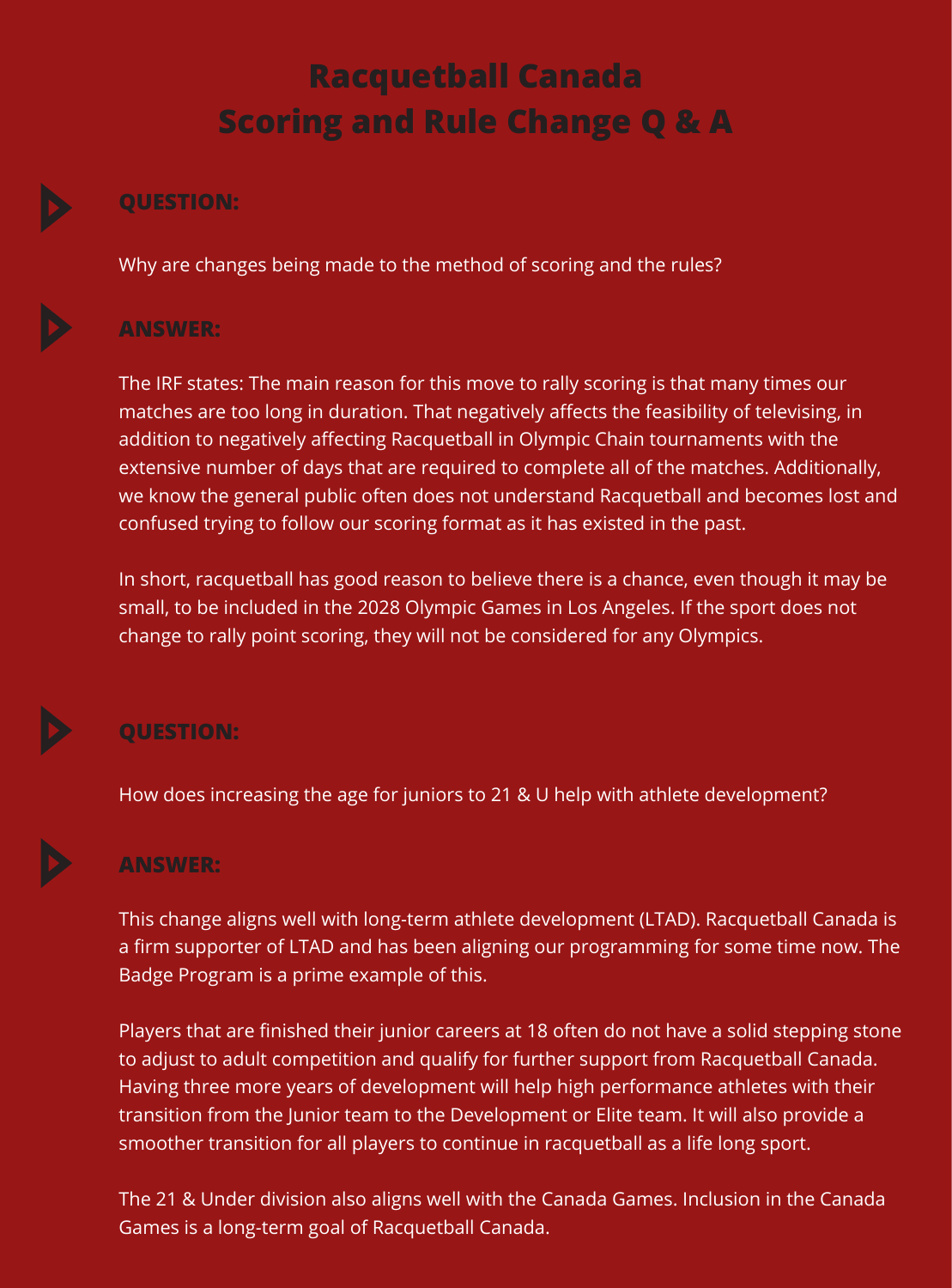

#### **QUESTION:**

Who made the decision to change things in Canada?

#### **ANSWER:**

In the summer of 2020, a Competition Review committee was formed by Racquetball Canada. Multiple meetings were held to review all things related to tournament play in Canada. One discussion revolved around rules and potentially adopting the IRF rules so that our players did not have to adjust back and forth between different formats. This was reviewed by the various committees and then approved by the Board. At the time this did not include rally point scoring. However, Racquetball Canada now uses IRF rules including any announced rule changes moving forward.

Racquetball Canada also supports the IRF recent rule changes and believes they are a positive step forward for the sport in general.



### **QUESTION:**

How do the changes affect national level tournaments?



#### **ANSWER:**

All National events will now use rally point scoring for all divisions. Racquetball Canada will also be adding the 21 & Under category to Junior Nationals competition.

The Nationals specifically will be held over a shorter period (5 days) and pool play will be added to singles competition. Pool play will allow more matches against various opponents with seeding into elimination rounds to crown champions.

Look for the appeals format when using line judges to change as well. This will primarily affect the Open division matches. The new format should lead to less confusion and discussion between players and the referee.